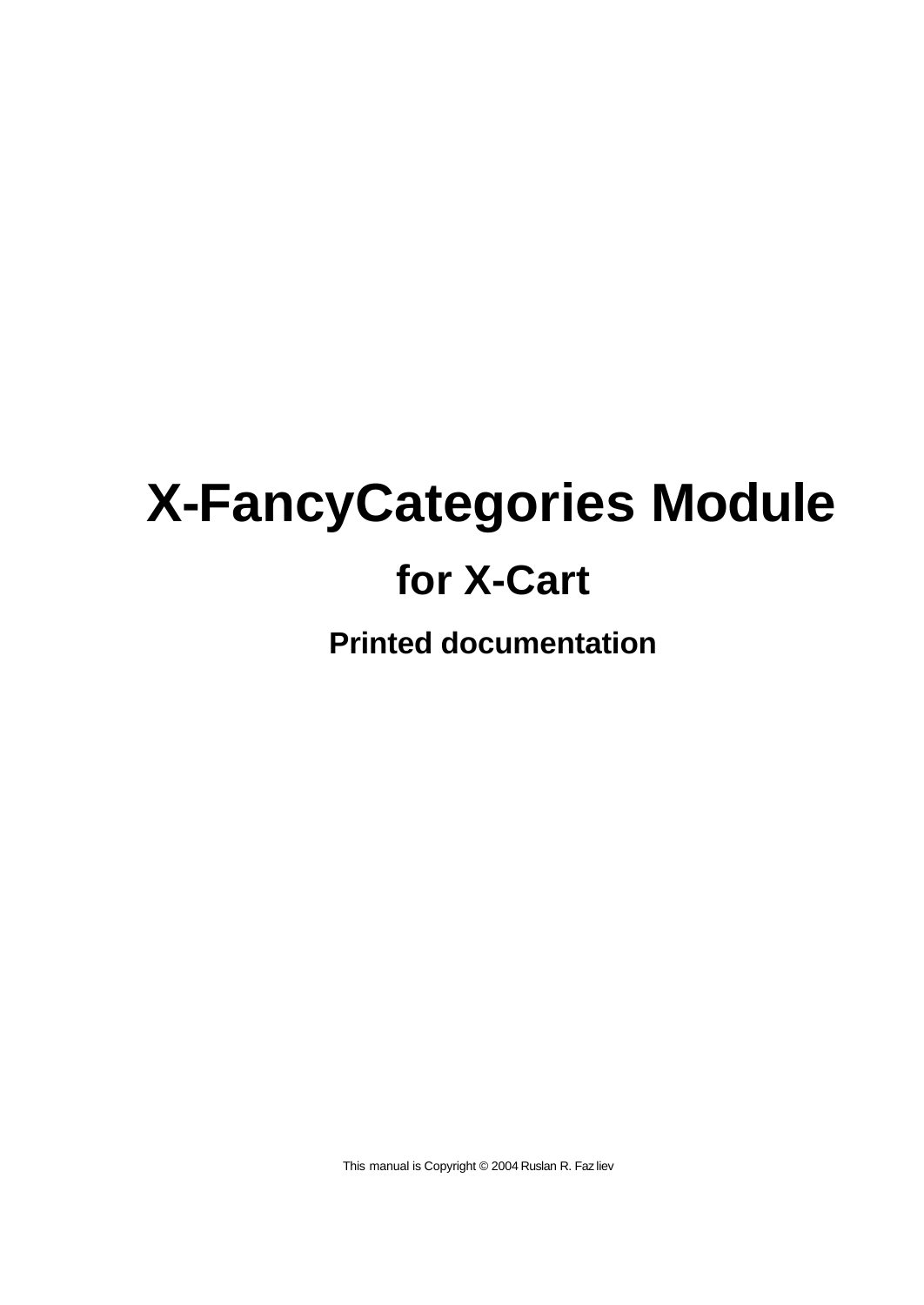# **X-FancyCategories Module**

# **Printed documentation**



### **Table Of Contents**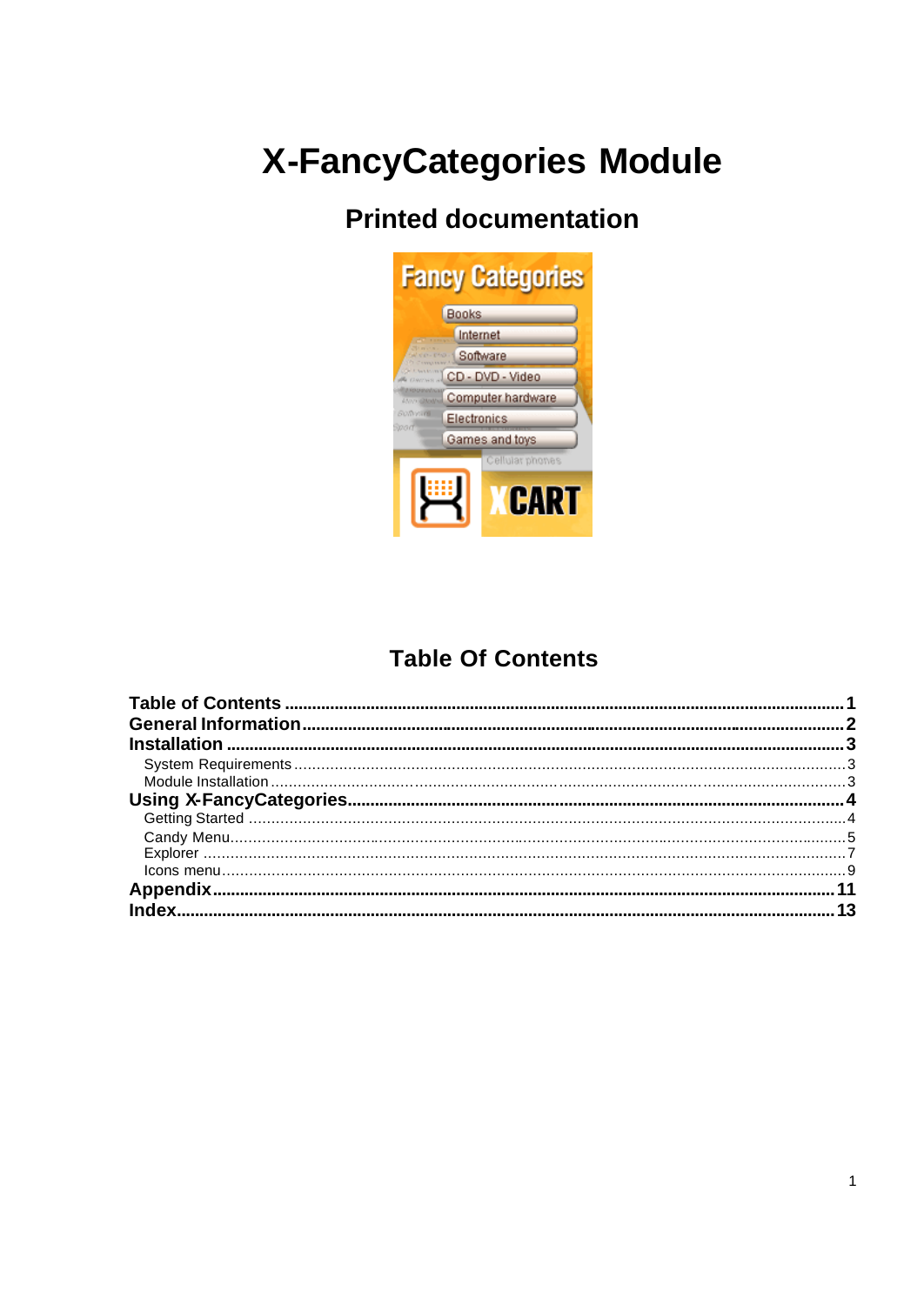# **General Information**



**X-FancyCategories** is an optional add-on for X-Cart shopping cart software. Designed for your customers' convenience, this module is a powerful means to promote the efficiency of your online sales.

**X-FancyCategories** enhances X-Cart navigation system by introducing several new styles of categories menu, making category browsing an exciting experience for your customers. You can choose a style for the categories menu of your online store that meets your needs best. The module enables you to use three major menu styles: tree-style menu (*Explorer*), menu with buttons (*Candy Menu* ) and menu with icons (*Icons Menu* ). Each of the major menu styles includes several variants of

menu design. You are welcome to use one of the pre-designed image sets provided with the module or create a set of your own. Skin based architecture allows you to create a unique design for your menus without modifying any PHP code. If for some reason you do not wish to use dynamical expansion of menus by means of JavaScript, simple HTML menus, whose functionality compares well with that of JavaScriptexpandable menus, are also included in this module. Popping up tooltips will give the customer information about the number of subcategories and products available in each category.

**X-FancyCategories** enhances the look and feel of the navigation within product categories and introduces the following new features:

- Tree-style Explorer-like categories menu
- Categories menu with buttons
- Categories menu with icons

• Dynamical menu expansion (menu expansion without page refresh in Explorer style, expansion of cascading menus on mouse-over in Candy and Icons styles - JavaScript must be enabled in menu style options)

- Tooltips with information about the number of products in each category
- Several pre-designed image sets for each menu type
- Web based tool for managing menu images and CSS files

**Note**. Full functionality of the module is supported only when JavaScript is enabled in the browser.

The module is a reliable and up-to-date solution that makes your business competitive. You can purchase it at www.x-cart.com .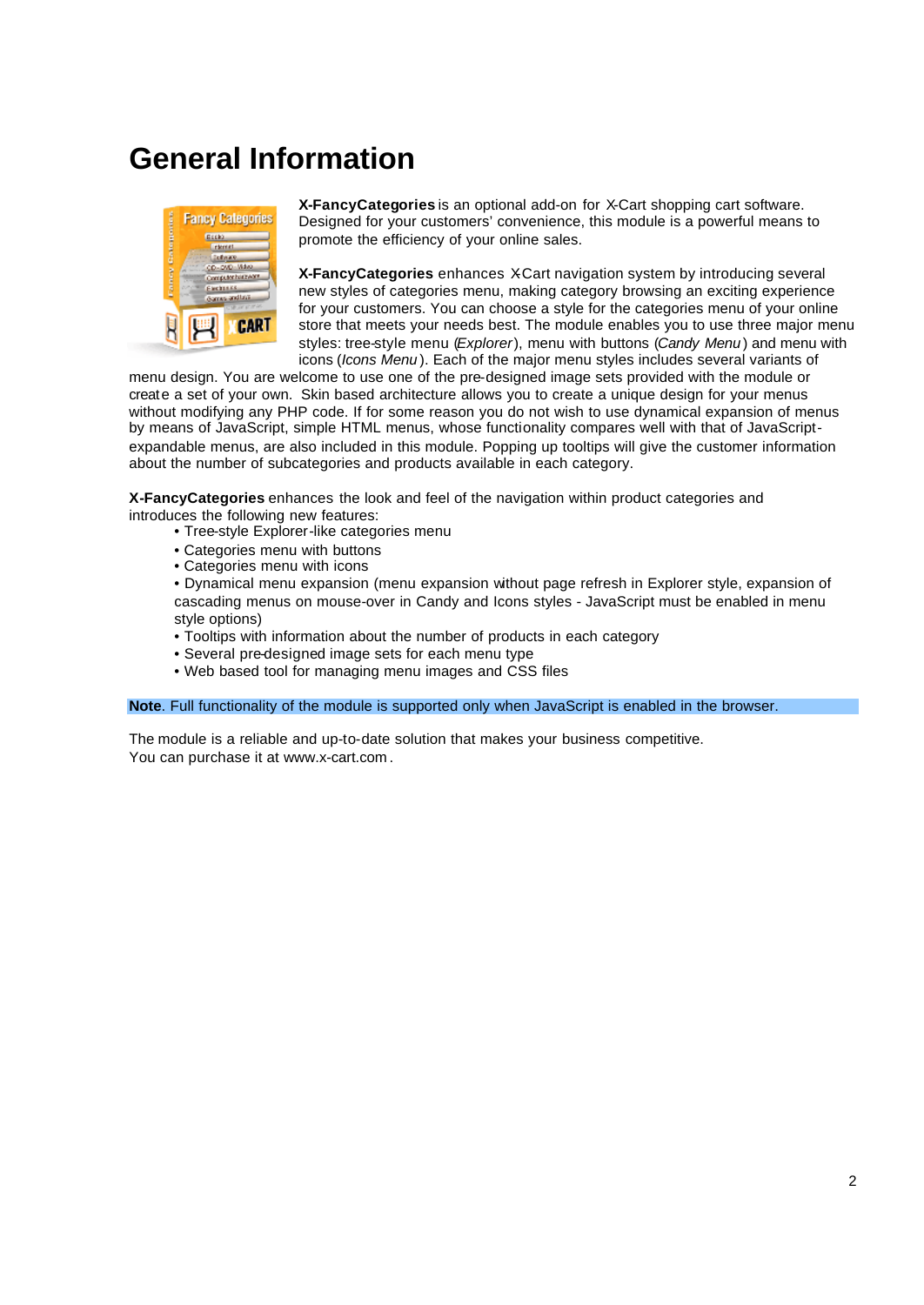# **Installation**

# **System Requirements**

For successful installation and work of the module you need an already installed X-cart GOLD or PRO 3.5.4 and higher.

### **Module Installation**

To install the module you have to perform the following actions:

1. Download the module distributive (x -fancycat-x.y.z.tgz, where x,y,z are the numbers of the module version) from File area/Software distributives

- 2. Uncompress the x-fancycat-x.y.z.tgz file and copy the files to X-cart directory.
- 3. Run in the browser the installation script http://www.yourhost.com/xcart\_dir/install-xfancycat.php

4. Enter your authentication code, accept conditions of the License Agreement and press "Next" button.

**Note**. The authentication code is issued on completion of X-Cart installation. It is used to prevent unauthorized re-installation of X-Cart and to install X-Cart modules (if you decide to purchase them). If you forget the code, you may look it up at any time in include/install.php file.

5. Installation script will copy the files and make all the necessary changes in the database.

- 6. After Module Installation is completed you need to log in as admin and setup the module:
	- enable *Fancy Categories* from the *Modules* section;
	- setup options in *General settings*/*Fancy Categories options*

X-cart Gold and Pro module installations do not differ.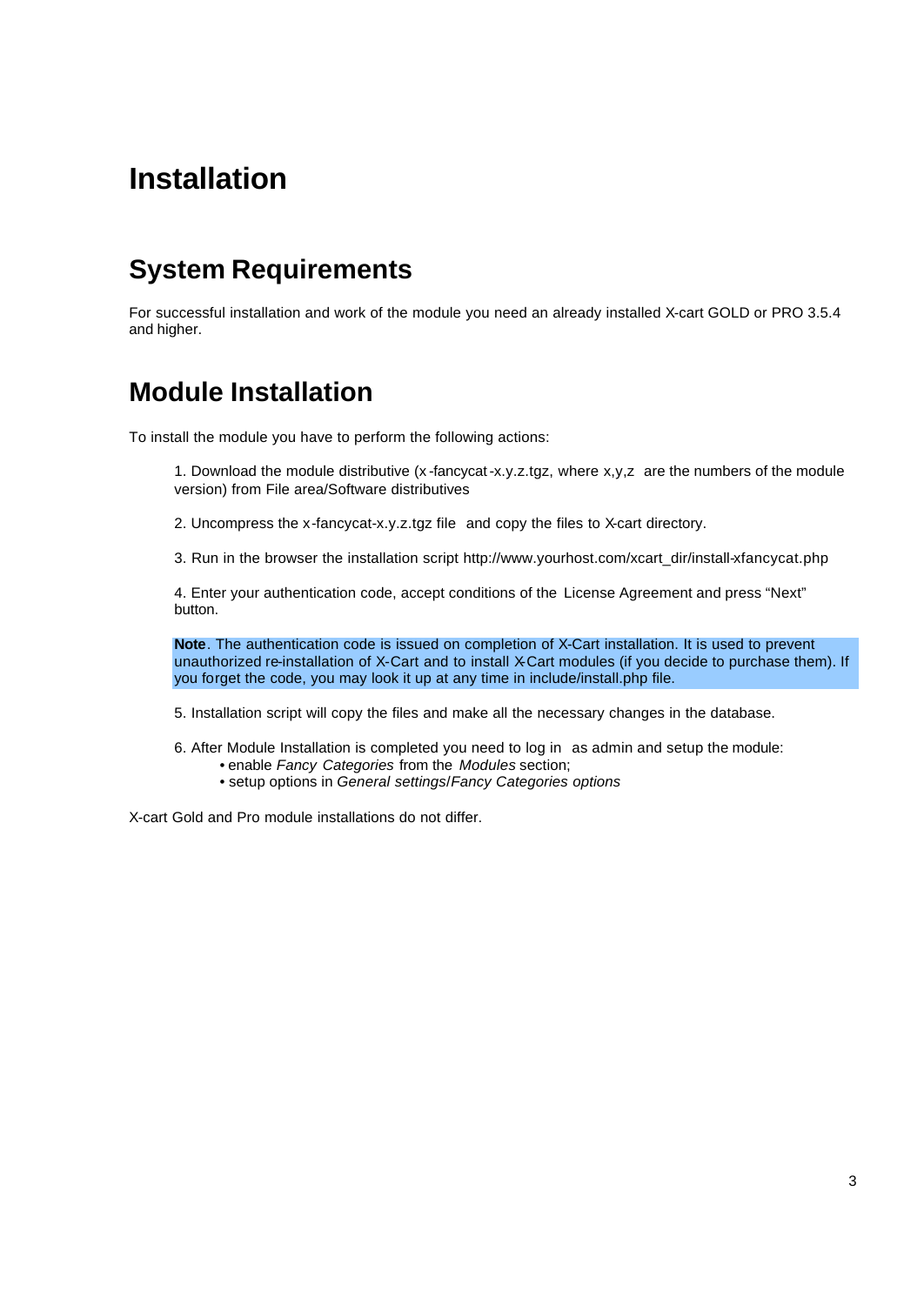# **Using X-FancyCategories**

# **Getting Started**

The categories menu style can be changed through the *Fancy Categories options* page. To access this page select *General Settings* in the *Administration menu*, then click the item *Fancy Categories options* from the drop-down menu.

To select a categories menu style, choose *Candy Menu*, *Explorer* or *Icons Menu* from the drop-down list.

Each of the menu styles has its own predefined subset of options, displayed in the menu style options window.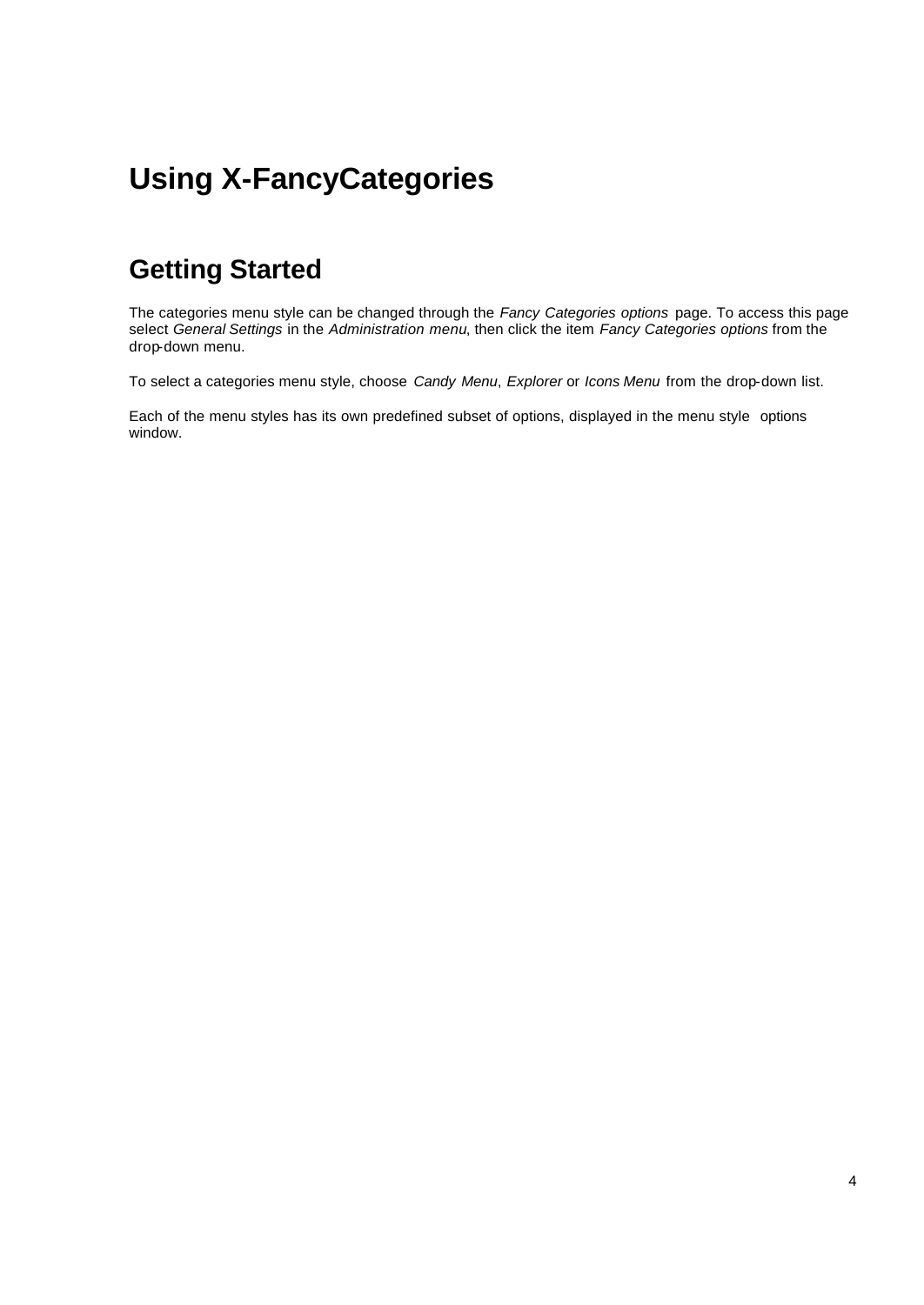# **Candy Menu**

| <b>Fancy Categories options</b>                                                                        |
|--------------------------------------------------------------------------------------------------------|
| Select categories menu style: Candy Menu v                                                             |
| <b>Candy Menu options</b>                                                                              |
|                                                                                                        |
| Use JavaScript to dynamically expand menu $\overline{M}$<br>on mouse over:                             |
| Select an image set for the current style:   Brown                                                     |
| You can change skin images and CSS at the modules/Fancy_Categories/Candy_Menu/candy1<br>following url: |
| Update                                                                                                 |

If you select the Candy Menu style, the categories menu items acquire the form of buttons. You should be able to take advantage of the following options:

1. *Use JavaScript to dynamically expand menu on mouse over.*

If JavaScript is disabled (the box opposite this option is not checked), the categories menu may look something like this:

| Categories        | <b>Your Company Name</b>        |
|-------------------|---------------------------------|
| <b>Books</b>      | Computer hardwai                |
| Internet          | Personal ass                    |
| Software          | Motherboard                     |
| CD - DVD - Video  | Keyboards                       |
| Computer hardware | Printers                        |
| Electronics       | Portable con                    |
| Games and toys    | <b>CPU Coolers</b>              |
| Household         | Cases                           |
| Men Clothes       | CD & DVD                        |
| Software          | Memory chip                     |
| Sport             | Mices<br>Monitors<br>Processors |

When you click a category it expands in the menu, so you can see the subcategories below the selected category name. If you wish, multiple categories may stay expanded at the same time.

If JavaScript is enabled (the box opposite this option is checked), the subcategories appear in cascading menus as you move the mouse over the categories menu. This feature allows you to quickly browse through the categories without much clicking or waiting for the page to be refreshed.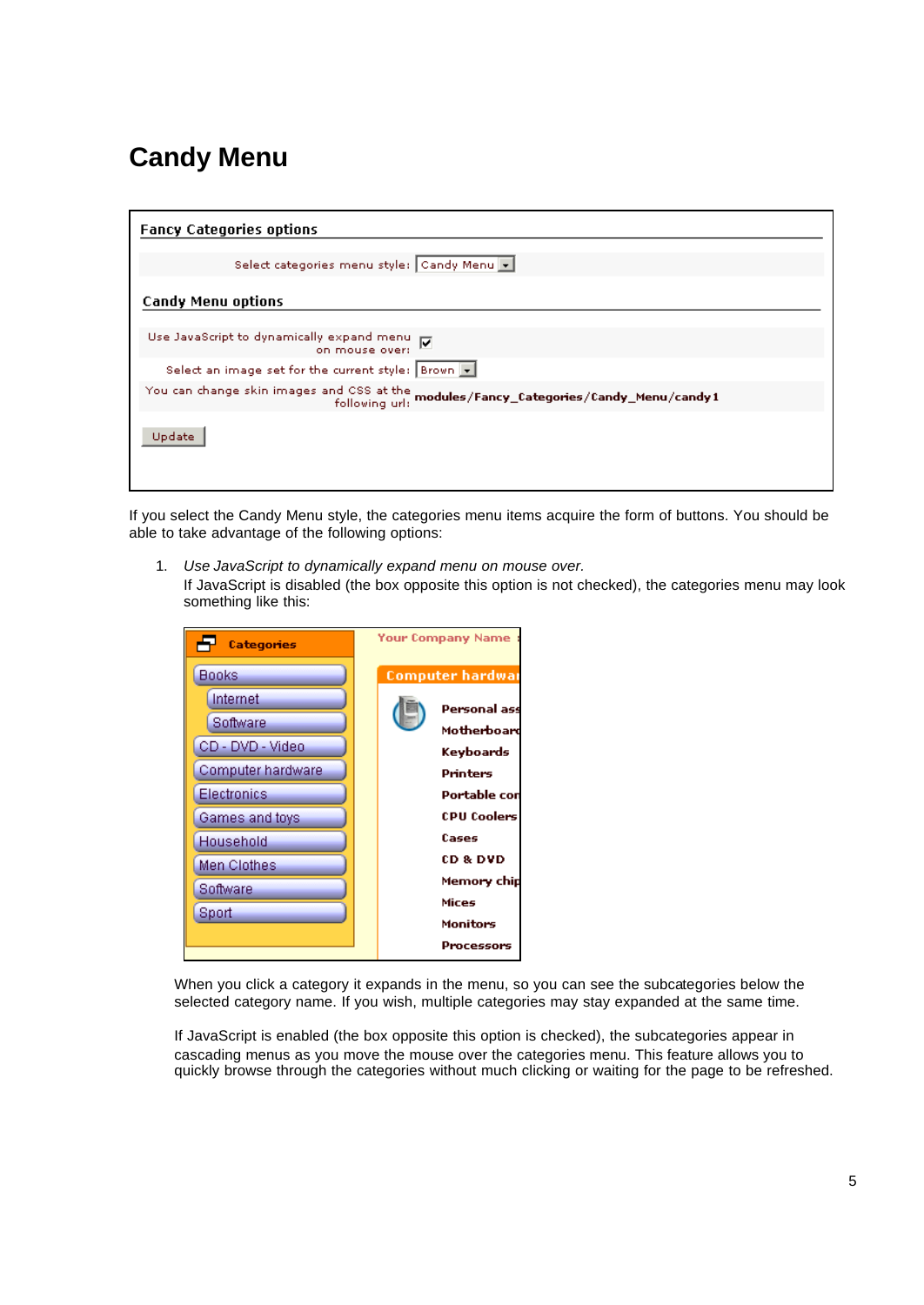| Categories        | <b>Your Company Name</b>           |
|-------------------|------------------------------------|
| <b>Books</b>      | Internet                           |
| CD - DVD - Video  | Software                           |
| Computer hardware | Motherboar                         |
| Electronics       | Keyboards                          |
| Games and toys    | Printers                           |
| Household         | Portable con                       |
| Men Clothes       | <b>CPU Coolers</b>                 |
| Software          | Cases                              |
| Sport             | <b>CD &amp; DVD</b><br>Memory chip |
|                   | Mices                              |

2. *Select an image set for the current style*. This option enables you to change the look of category buttons according to your taste. You can either choose one of the four image sets provided with the module (brown, blue, green or violet buttons), or use custom buttons by creating an image set of your own at the given url. Clicking on the link will take you to the standard *Browse templates* section of X-Cart, where skin images and CSS can be changed.

After editing the menu style options, be sure to click the *Update* button to enable the changes.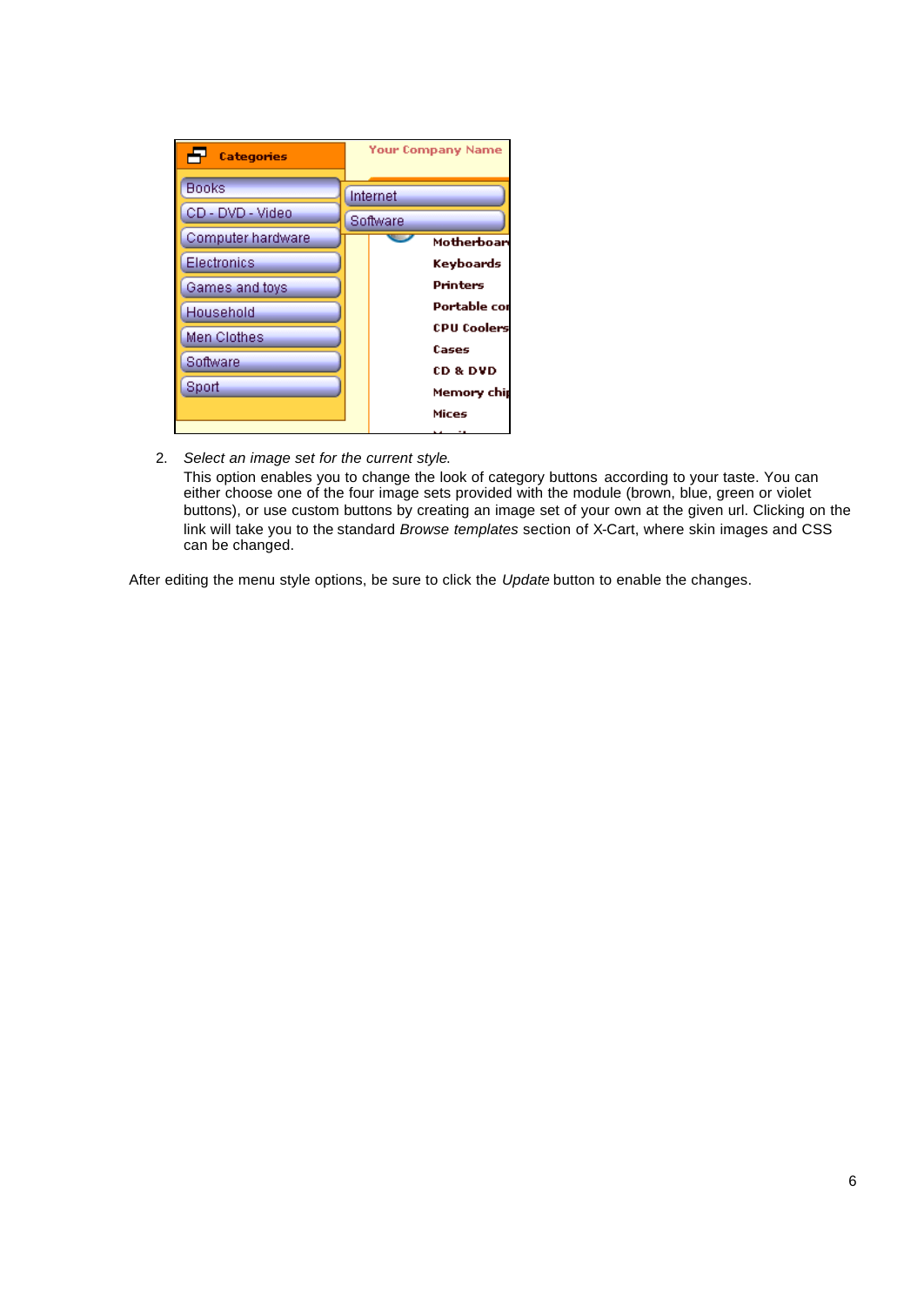# **Explorer**

| <b>Fancy Categories options</b>                                                                   |
|---------------------------------------------------------------------------------------------------|
| Select categories menu style: Explorer<br>$\mathbf{r}$                                            |
|                                                                                                   |
| <b>Explorer options</b>                                                                           |
|                                                                                                   |
| Use JavaScript to dynamically<br>expand/collapse tree on clicking $[+] / [-] \nabla$<br>icons:    |
| Select an image set for the current style: $ $ Classic $\  \bullet \ $                            |
| You can change skin images at the following $_{\rm{url}}$ ; modules/Fancy_Categories/Explorer/std |
| Use a different icon for categories containing V<br>products not organized into subcategories:    |
| Update                                                                                            |
|                                                                                                   |

If Explorer style is selected, categories have the look of folders organized into a tree. To expand and collapse folders, click the  $[+] / [-]$  icons next to them.

| Categories                                                                                                                                                                                                                                | <b>Your Company Name:</b>                                       |
|-------------------------------------------------------------------------------------------------------------------------------------------------------------------------------------------------------------------------------------------|-----------------------------------------------------------------|
| l annks<br>- [烏 Internet<br>…[景 Software<br>CD - DVD - Video<br>$\overline{+}$<br>Computer<br>hardware<br>Electronics<br>$\mathbf{H}$<br>⊕∙⊠ Games and toys<br>े Household<br>□ Men Clothes<br>$\overline{\text{+}}$<br>Software<br>Sport | My Description of the c<br><b>Books</b><br>Internet<br>Software |

The following options appear in the options window:

- 1. *Use JavaScript to dynamically expand/collapse tree on clicking [+] / [-] icons.* If JavaScript is disabled (the box opposite this option is not checked), the page is refreshed each time you click the [+] / [-] icons. If JavaScript is enabled (the box is checked), the page does not have to refresh when the customer expands the menu to see the nested subcategories. This can be especially convenient when working with big web pages.
- 2. *Select an image set for the current style*. This option enables you to change the look of folders in your category tree according to your taste. You can either choose one of the three image sets provided with the module (Classic, Icy Blue and XP Style), or create an image set of your own at the given url. Clicking on the link will take you to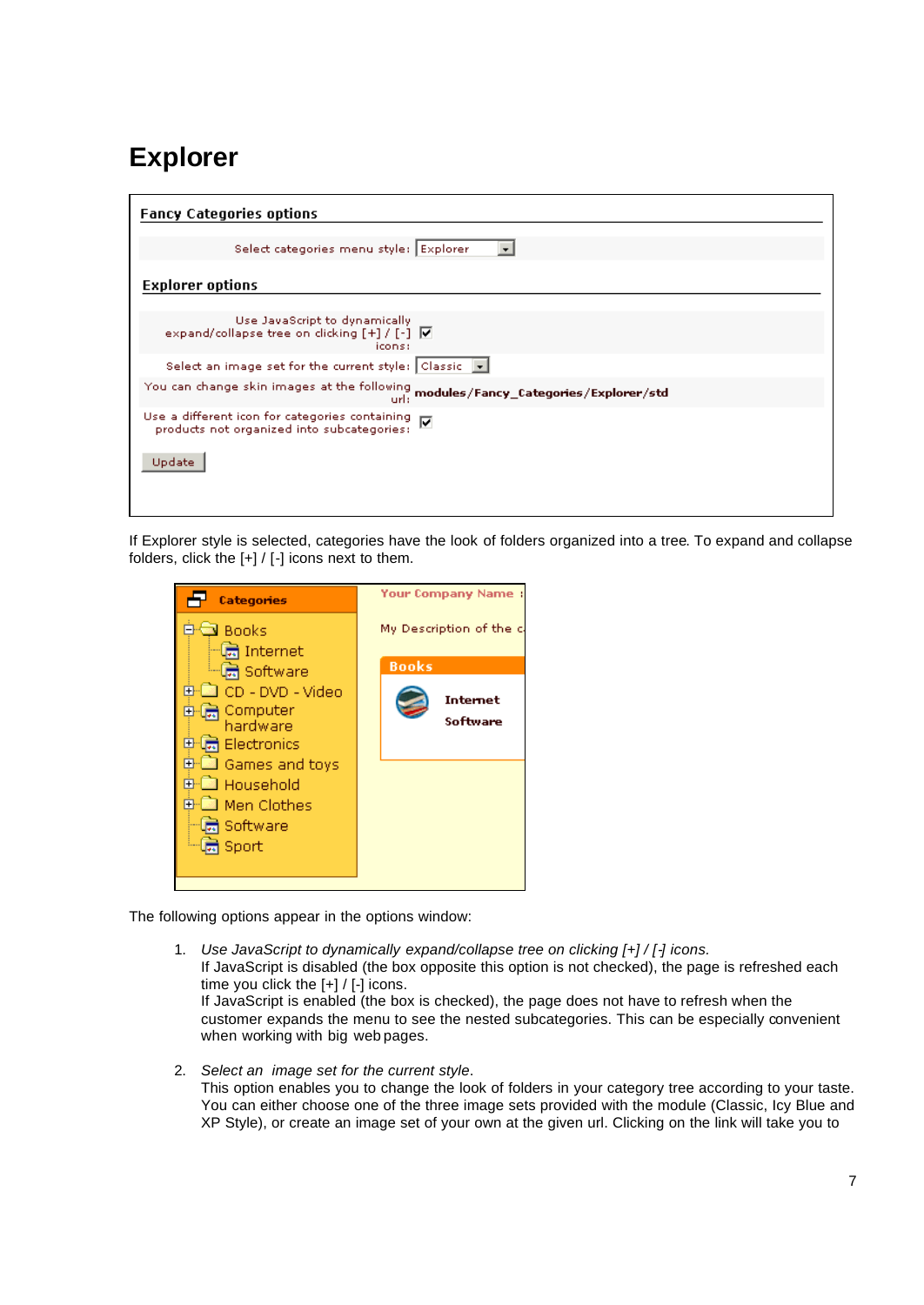the standard *Browse templates* section of X-Cart, where skin images can be changed.

3. *Use a different icon for categories containing products not organized into subfolders*. If the corresponding box is checked, the icon of a category folder containing only subfolders will look different from the icon of a category folder containing just products or both subfolders and products.

After editing the menu style options, be sure to click the Update button to enable the changes.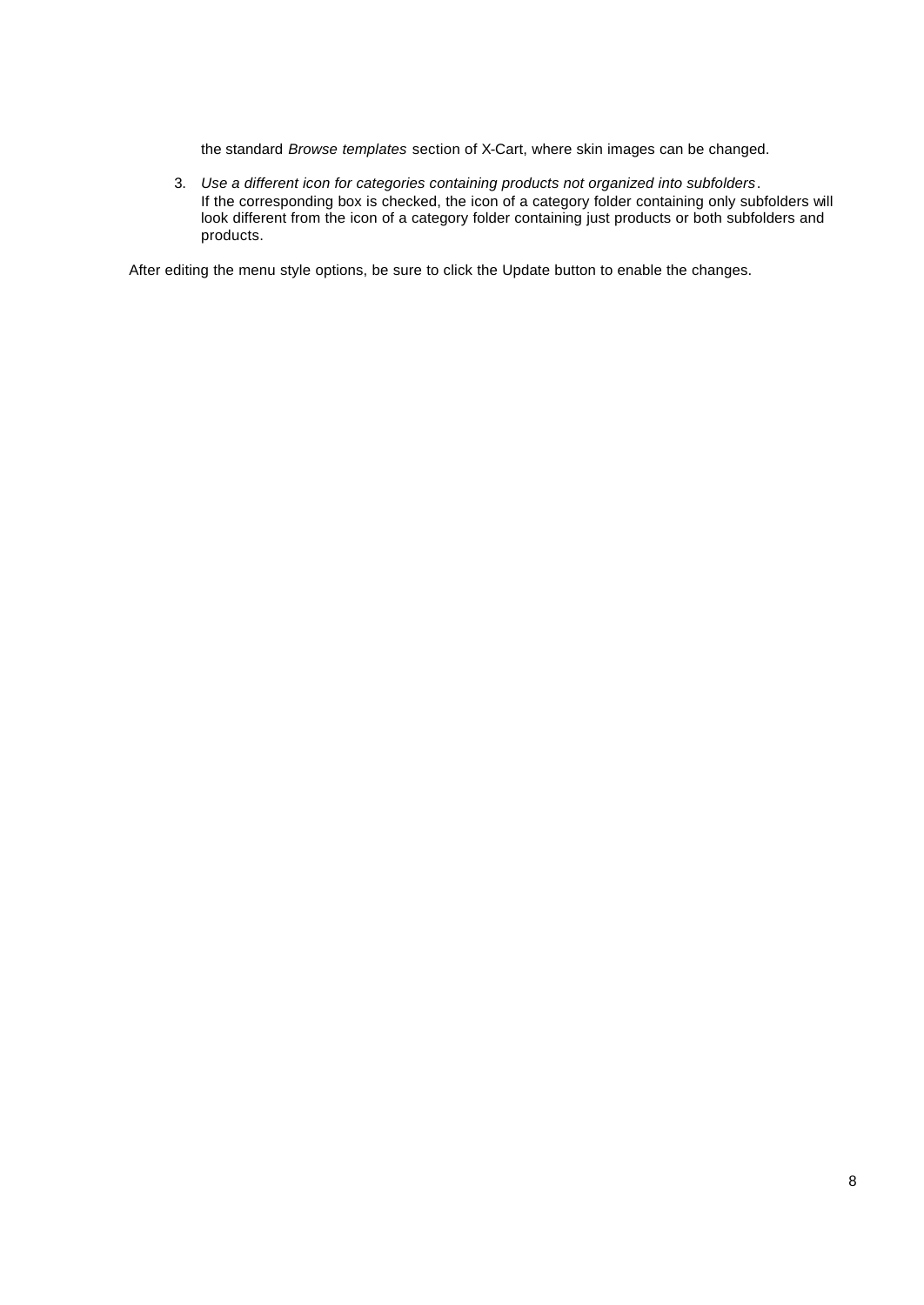### **Icons menu**

| <b>Fancy Categories options</b>                                            |
|----------------------------------------------------------------------------|
| Select categories menu style:   Icons Menu  v                              |
| <b>Icons Menu options</b>                                                  |
|                                                                            |
| Use JavaScript to dynamically expand menu $\overline{M}$<br>on mouse over: |
| Display icons for categories: up to level2<br>$\overline{\phantom{a}}$     |
| Don't display subcategories triangle: $\Box$                               |
| Update                                                                     |

Selecting the Icons Menu style, allows you to use icons for the categories in the menu. You should be able to take advantage of the following options:

1. *Use JavaScript to dynamically expand menu on mouse over.*  If this option is disabled (the box opposite this option is not checked), the categories menu may look something like this:



The categories are highlighted as you move your mouse over the categories menu. To expand a category you need to click on it. The names of expanded categories are displayed in boxes. The subcategories appear in the menu right below the selected category.

If this option is enabled (the box opposite this option is checked), the subcategories appear in pop-up menus as you move the mouse over the categories menu. This feature allows you to quickly browse through the categories without much clicking or waiting for the page to be refreshed.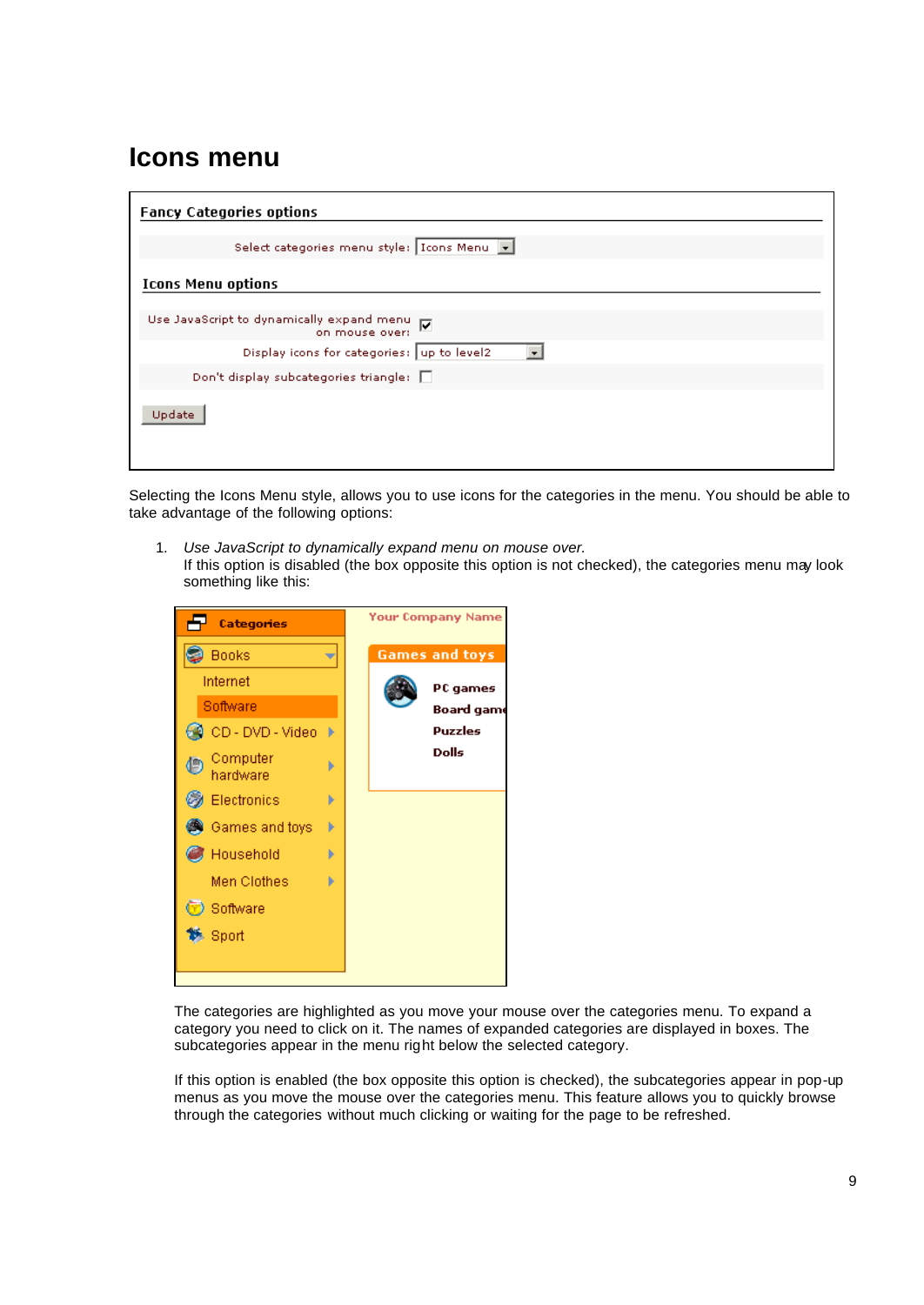

- 2. *Display icons for categories (up to…)*. This option enables you to define the level in the categories menu up to which you want icons to be used.
- 3. *Don't display subcategories triangle*. Check this box if you do not want a small triangle to be displayed next to the names of categories containing subcategories.

After editing the menu style options, be sure to click the *Update* button to enable the changes.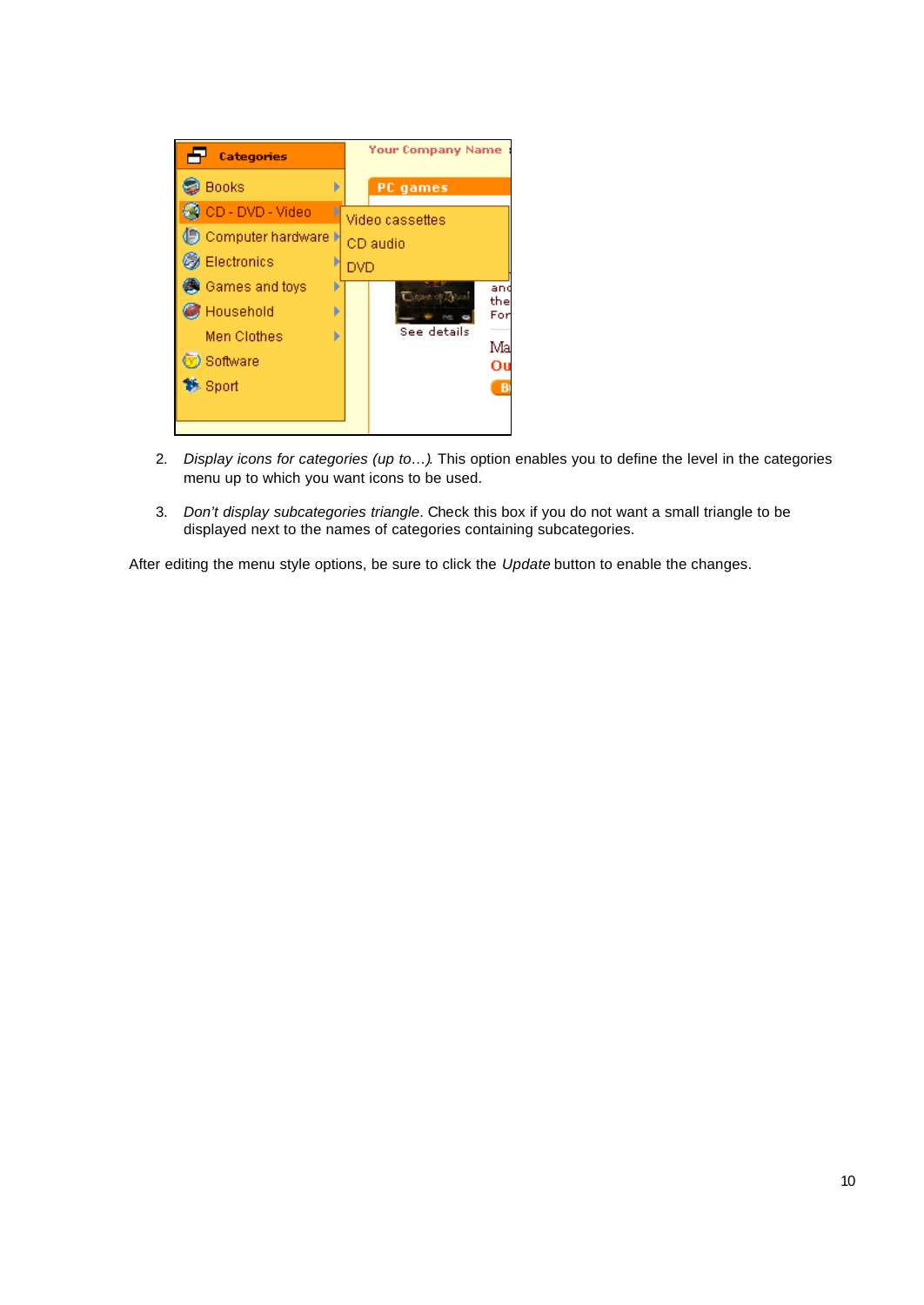# **Appendix**

Here is a list of files included into the module:

INSTALL.X-FANCYCAT install-xfancycat.php

#### **modules/Fancy\_Categories/…**

admin\_config.php config.php fancy\_categories.php

#### **skin1\_original/modules/Fancy\_Categories/Candy\_Menu/…**

tree\_subdir\_blank.gif layerslibvar.js menumanagement.js layerslib.js fancy\_subcategories.tpl fancy\_categories.tpl config.ini

#### **skin1\_original/modules/Fancy\_Categories/Candy\_Menu/candy1/…**

button\_l\_off.gif button\_l\_on.gif button\_m\_off.gif button\_m\_on.gif button\_r\_off.gif button\_r\_on.gif skin.css

#### **skin1\_original/modules/Fancy\_Categories/Candy\_Menu/candy2/…**

button\_l\_off.gif button\_l\_on.gif button\_m\_off.gif button\_m\_on.gif button\_r\_off.gif button\_r\_on.gif skin.css

#### **skin1\_original/modules/Fancy\_Categories/Candy\_Menu/candy3/…**

button\_l\_off.gif button\_l\_on.gif button\_m\_off.gif button\_m\_on.gif button\_r\_off.gif button\_r\_on.gif skin.css

#### **skin1\_original/modules/Fancy\_Categories/Candy\_Menu/candy4/…**

button\_l\_off.gif button\_l\_on.gif button\_m\_off.gif button\_m\_on.gif button\_r\_off.gif button\_r\_on.gif skin.css

#### **skin1\_original/modules/Fancy\_Categories/Explorer/…**

fancy\_categories.tpl config.ini fancy\_subcategories.tpl

#### **skin1\_original/modules/Fancy\_Categories/Explorer/blue/…**

tree\_item.gif tree\_item\_current.gif tree\_item\_data.gif tree\_item\_data\_current.gif tree\_subdir\_blank.gif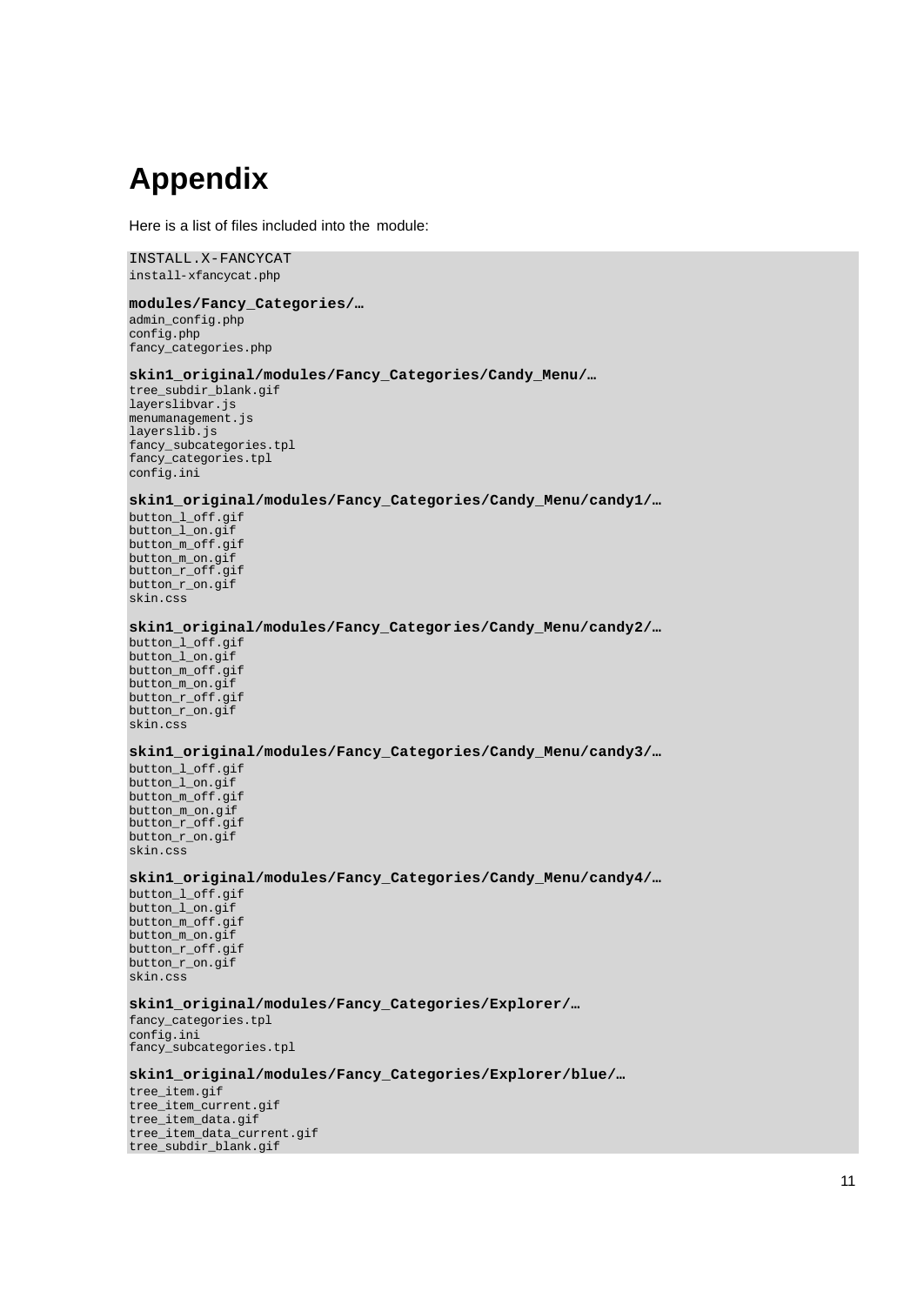tree\_subdir\_empty.gif tree\_subdir\_line.gif tree\_subdir\_line\_end.gif tree\_subdir\_line\_exp.gif tree\_subdir\_minus.gif tree\_subdir\_plus.gif

#### **skin1\_original/modules/Fancy\_Categories/Explorer/std/…**

tree\_item.gif tree\_item\_current.gif tree\_item\_data.gif tree\_item\_data\_current.gif tree\_subdir\_blank.gif tree\_subdir\_empty.gif tree\_subdir\_line.gif tree\_subdir\_line\_end.gif tree\_subdir\_line\_exp.gif tree\_subdir\_minus.gif tree\_subdir\_plus.gif

#### **skin1\_original/modules/Fancy\_Categories/Explorer/xp/…**

tree item.gif tree\_item\_current.gif tree\_item\_data.gif tree\_item\_data\_current.gif tree\_subdir\_blank.gif tree\_subdir\_empty.gif tree\_subdir\_line.gif tree\_subdir\_line\_end.gif tree\_subdir\_line\_exp.gif tree\_subdir\_minus.gif tree\_subdir\_plus.gif

#### **skin1\_original/modules/Fancy\_Categories/Icons\_Menu/…**

config.ini fancy\_categories.tpl fancy\_subcategories.tpl layerslib.js layerslibvar.js menumanagement.js tree\_item.gif tree\_item\_current.gif tree\_item\_data.gif tree\_item\_data\_current.gif tree\_subdir\_blank.gif tree\_subdir\_empty.gif tree\_subdir\_line.gif tree\_subdir\_line\_end.gif tree\_subdir\_minus.gif tree\_subdir\_plus.gif

#### **skin1\_original/modules/Fancy\_Categories/…**

configuration.tpl

#### **sql/…**

x-fancycat.sql x-fancycat\_remove.sql